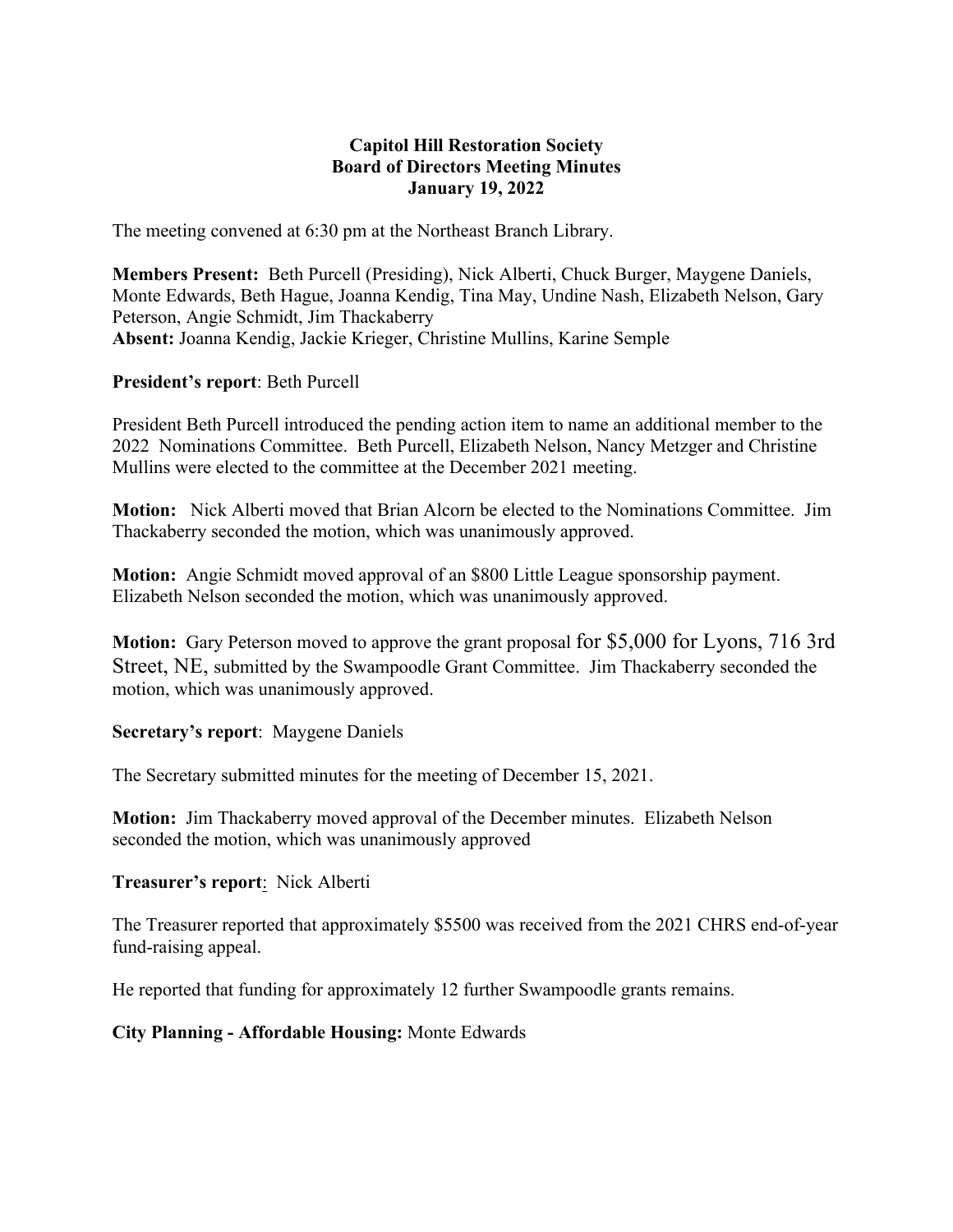David Perry is working with Monte Edwards to develop a recommendation for funding affordable housing on Reservation 13. They are planning to turn to the model used for the Capitol Hill Townhomes development.

#### **Preservation Cafés**: Christine Mullins

For the May Preservation Café, Peter and Tina May will present a program on their experiences removing permastone from their townhome.

**House Tour**: Elizabeth Nelson

The annual photo contest to encourage interest in the house tour is underway.

Walking tours of alleys, architecture, and the industrial past are being planned for the weekend of Saturday and Sunday March 26 and 27.

Jackie Krieger and Etta Fielek are working to resolve issues associated with advertising from the canceled 2020 house tour.

Plans call for walking tours to run simultaneously with the traditional tour, which will have fewer houses than typical. Hill Center and St Peters church have agreed to host the tour. Nancy Metzger will be talking to Christ Church. There also will be virtual tours. Final program content will be due by April 1.

# **Historic Preservation:** Beth Purcell

Beth Purcell introduced a request that CHRS support the pending nomination of the Park View neighborhood as a new historic district. Park View is the neighborhood immediately north of Howard University. Extensive materials supporting the nomination are available on-line.

**Motion:** Jim Thackaberry moved to table the question pending an opportunity to study the nomination. Elizabeth Nelson seconded the motion, which was unanimously approved.

# **Membership**: Maygene Daniels

CHRS membership numbers continue to be stable. During the month total CHRS membership, including life and complimentary memberships, decreased minimally by two, from 256 to 254. One membership was added, and there were 19 membership renewals.

The spreadsheet of expired memberships will be made available to Board members on a Google drive so that individuals can be approached to encourage renewals.

**Ad Hoc Membership Committee report**: Chuck Burger, Jackie Krieger, Maygene Daniels, Angie Schmidt, Beth Hague, Nick Alberti.

Maygene Daniels reported that CHRS membership data is being prepared for bulk import to the fully configured JoinIt database.